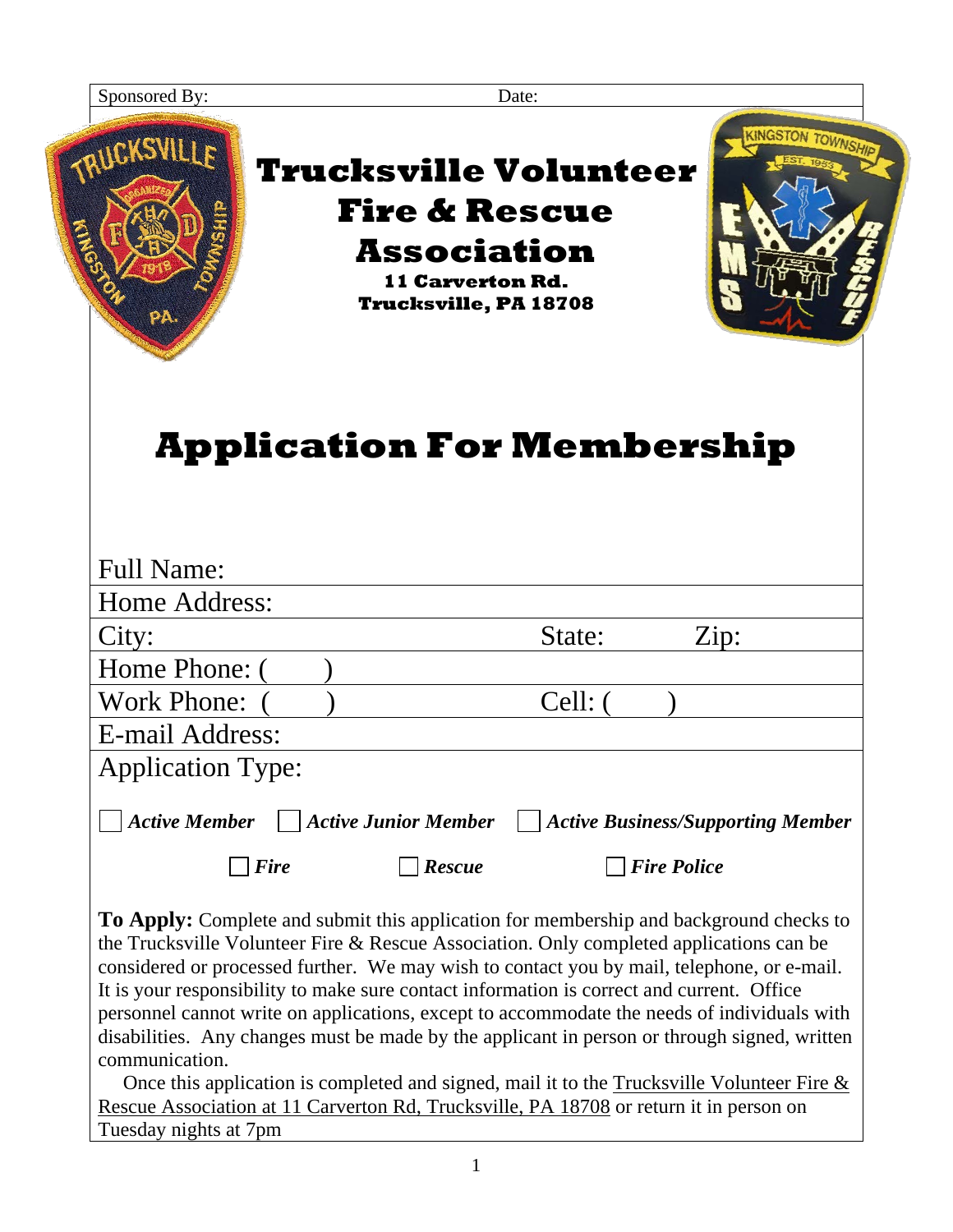| <b>Personal Information</b>                                                               |                                |            |                |
|-------------------------------------------------------------------------------------------|--------------------------------|------------|----------------|
|                                                                                           |                                |            |                |
| Nickname/Preferred name:                                                                  |                                |            |                |
| Date of Birth:                                                                            |                                |            |                |
| <b>Current Occupation:</b>                                                                |                                |            |                |
| Driver's License #:                                                                       | State:                         | Class:     |                |
| List all moving traffic violations (convictions) and accidents you have had in the last 5 |                                |            |                |
| years. For each violation, describe the violation and note the date of conviction.        |                                |            |                |
| Also, for each accident provide the date, type, and fault of the accident.                |                                |            |                |
|                                                                                           |                                |            |                |
|                                                                                           |                                |            |                |
| Have you ever been convicted, pled guilty, or no contest to a <b>DUI/DWI</b> or similar   |                                |            |                |
| offence or had your license revoked/suspended                                             |                                | YES        | NO             |
| A conviction will not necessarily disqualify you from membership                          |                                |            |                |
| Have you ever been convicted of a Misdemeanor or Felony:                                  |                                | <b>YES</b> | N <sub>O</sub> |
| If yes, where, when and what was the disposition of the offence?                          |                                |            |                |
|                                                                                           |                                |            |                |
|                                                                                           |                                |            |                |
|                                                                                           |                                |            |                |
|                                                                                           |                                |            |                |
|                                                                                           |                                |            |                |
| Please list any special skills, interests, or hobbies:                                    |                                |            |                |
|                                                                                           |                                |            |                |
|                                                                                           |                                |            |                |
| <b>Emergency Contact Information</b>                                                      |                                |            |                |
|                                                                                           |                                |            |                |
| In case of emergency, please notify:                                                      |                                |            |                |
| Name:                                                                                     | Relationship:                  |            |                |
| Address:                                                                                  |                                |            |                |
| <b>Phone Numbers:</b>                                                                     |                                |            |                |
|                                                                                           |                                |            |                |
| <b>Education</b>                                                                          |                                |            |                |
|                                                                                           |                                |            |                |
| Name, city, and state of last high school attended:                                       |                                |            |                |
| Highest grade completed:                                                                  | Foreign languages spoken/read: |            |                |
| Name, city, and state of college attended:                                                |                                |            |                |
| What, if any, higher education degrees do you hold?                                       |                                |            |                |
|                                                                                           |                                |            |                |
|                                                                                           |                                |            |                |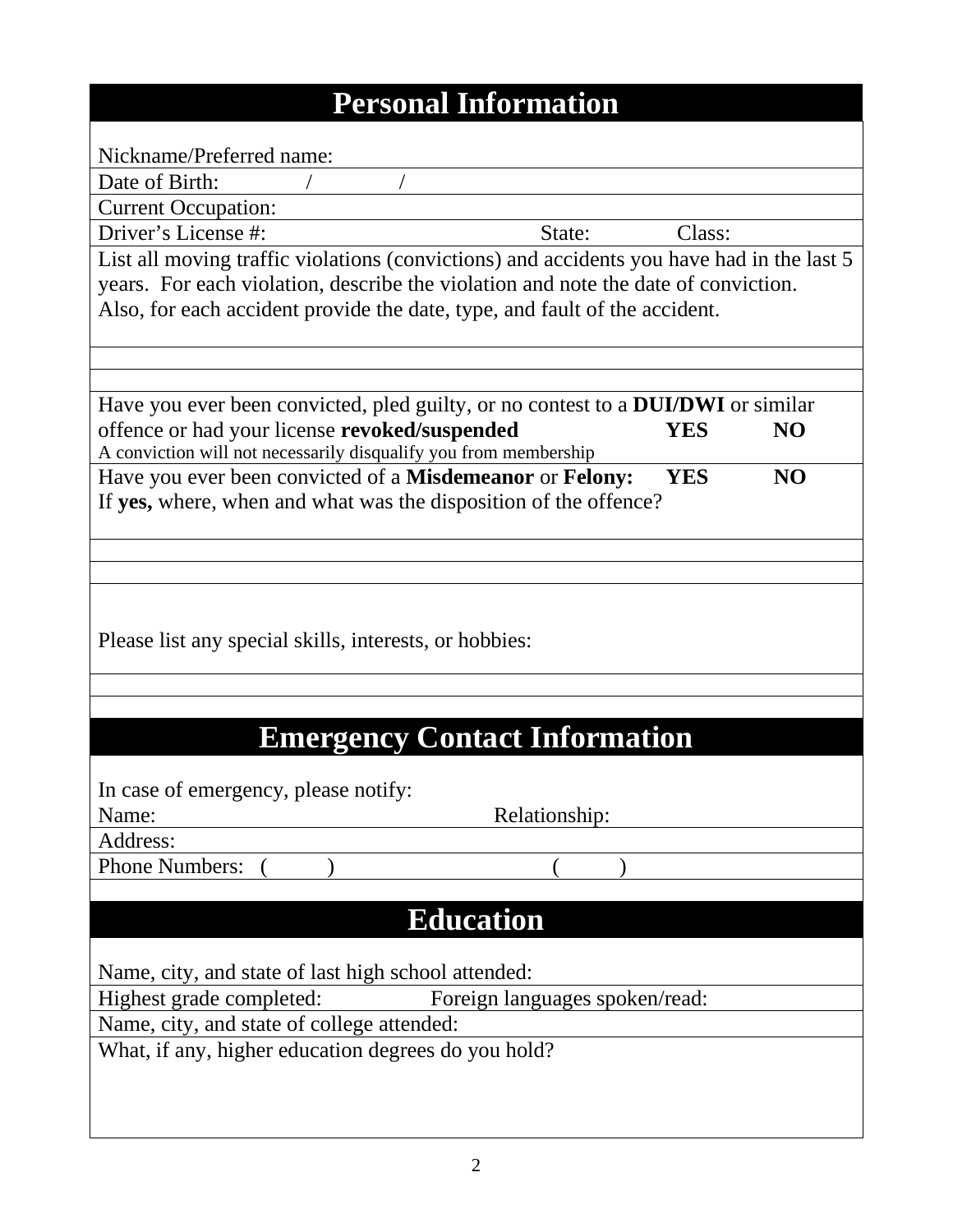## **Prior Experience**

Have you ever applied to or been a member of this company before: **Yes** No If **yes,** please give dates, and the circumstances under which you left the company:

Have you ever served in another EMS, Fire or Rescue Company? **Yes No** If **yes,** please give the name, address, and phone number(s) of the department(s), dates of your service, and the circumstances under which you left:

State the highest rank you have held:

| <b>Certification Information</b> |                                       |                           |                                          |
|----------------------------------|---------------------------------------|---------------------------|------------------------------------------|
| <b>Certification</b>             | <b>Certification</b><br><b>Number</b> | <b>Expiration</b><br>Date | Instructing/<br><b>Certifying Agency</b> |
| <b>CPR</b>                       |                                       |                           |                                          |
| EMT/                             |                                       |                           |                                          |
| <b>EMT-P</b>                     |                                       |                           |                                          |
| <b>EVO</b>                       |                                       |                           |                                          |
| <b>BRP</b>                       |                                       |                           |                                          |
| <b>Vehicle Rescue</b>            |                                       |                           |                                          |
| aware/ops/tech                   |                                       |                           |                                          |
| <b>Fire Fighter I</b>            |                                       |                           |                                          |
|                                  |                                       |                           |                                          |
|                                  |                                       |                           |                                          |

List any other EMS, Fire or Rescue classes you have taken not listed above, below:

List any EMS, Fire or Rescue vehicles you have been authorized or licensed to drive: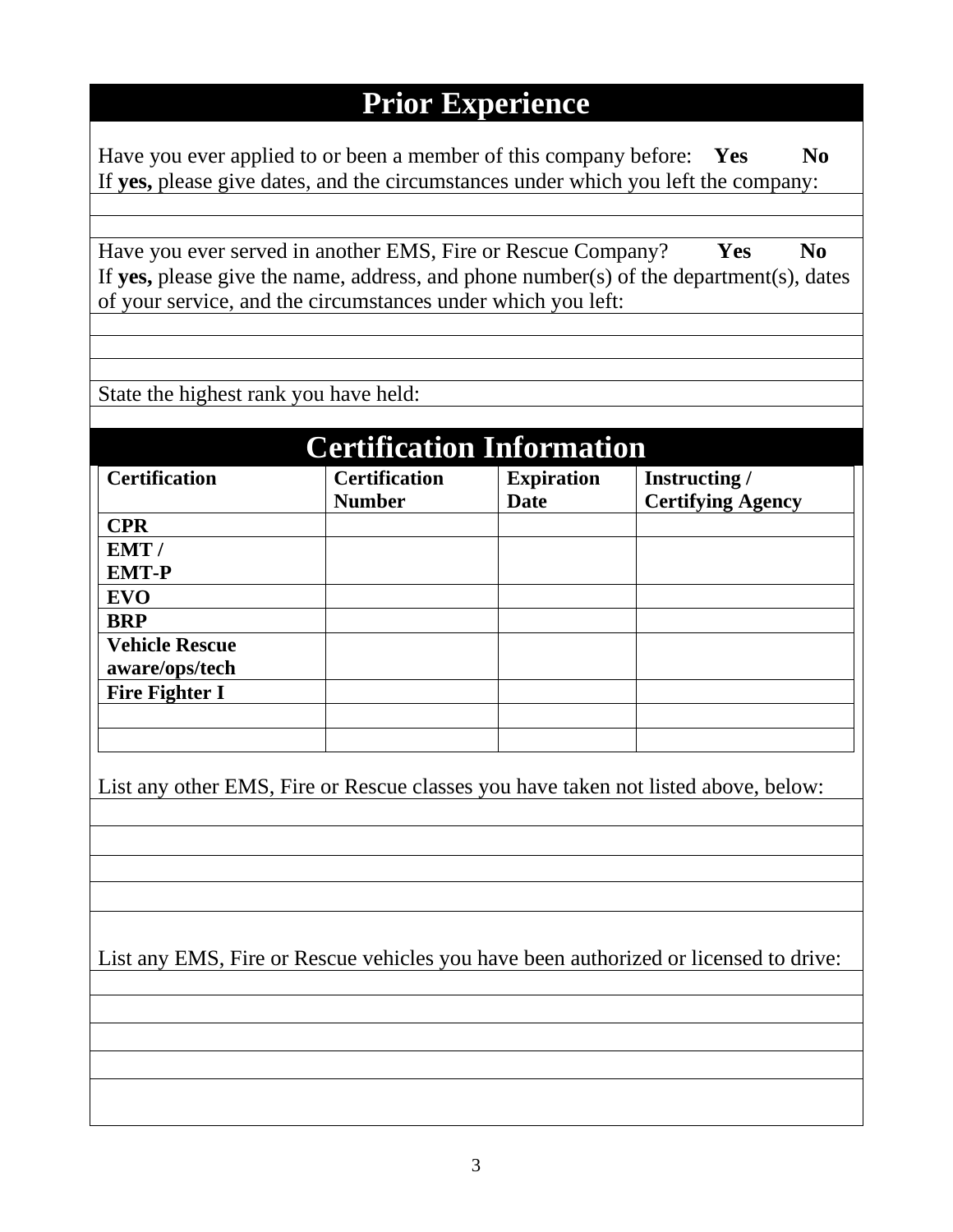|                           | <b>Employment</b>                                                  |                     |                                                                                         |
|---------------------------|--------------------------------------------------------------------|---------------------|-----------------------------------------------------------------------------------------|
| <b>Current Employer:</b>  |                                                                    |                     |                                                                                         |
| Address:                  |                                                                    |                     |                                                                                         |
| <b>Phone Number:</b>      |                                                                    | Date Employed From: |                                                                                         |
| <b>Contact Person:</b>    | Name:                                                              | Position:           |                                                                                         |
|                           |                                                                    |                     |                                                                                         |
|                           | <b>Medical</b>                                                     |                     |                                                                                         |
| Height:                   | Weight:                                                            | Color of Eyes/Hair: |                                                                                         |
| Family Doctor's Name:     |                                                                    |                     |                                                                                         |
| Phone Number: (           |                                                                    | <b>Blood Type:</b>  |                                                                                         |
|                           | Do you have any Medical Restrictions/Conditions/Handicaps?         |                     | $\bf No$<br>Yes                                                                         |
| If Yes, Please explain:   |                                                                    |                     |                                                                                         |
|                           |                                                                    |                     |                                                                                         |
|                           |                                                                    |                     |                                                                                         |
|                           |                                                                    |                     |                                                                                         |
|                           | <b>References</b>                                                  |                     |                                                                                         |
|                           |                                                                    |                     | Please list three character references who you have known for at least three years, who |
|                           | are not related to you, and who are not past or present employers: |                     |                                                                                         |
| <b>Reference 1: Name:</b> |                                                                    |                     |                                                                                         |
| Telephone:                |                                                                    |                     |                                                                                         |
| Address:                  |                                                                    |                     |                                                                                         |
| City:                     |                                                                    | State:              | Zip:                                                                                    |
|                           |                                                                    |                     |                                                                                         |
|                           |                                                                    |                     |                                                                                         |
| <b>Reference 2: Name:</b> |                                                                    |                     |                                                                                         |
| Telephone:                |                                                                    |                     |                                                                                         |
| Address:                  |                                                                    |                     |                                                                                         |
| City                      |                                                                    | State:              | Zip:                                                                                    |
|                           |                                                                    |                     |                                                                                         |
|                           |                                                                    |                     |                                                                                         |
| <b>Reference 3: Name:</b> |                                                                    |                     |                                                                                         |
| Telephone:                |                                                                    |                     |                                                                                         |
| Address:                  |                                                                    |                     |                                                                                         |
| City:                     |                                                                    | State:              | Zip:                                                                                    |
|                           |                                                                    |                     |                                                                                         |
|                           |                                                                    |                     |                                                                                         |
|                           |                                                                    |                     |                                                                                         |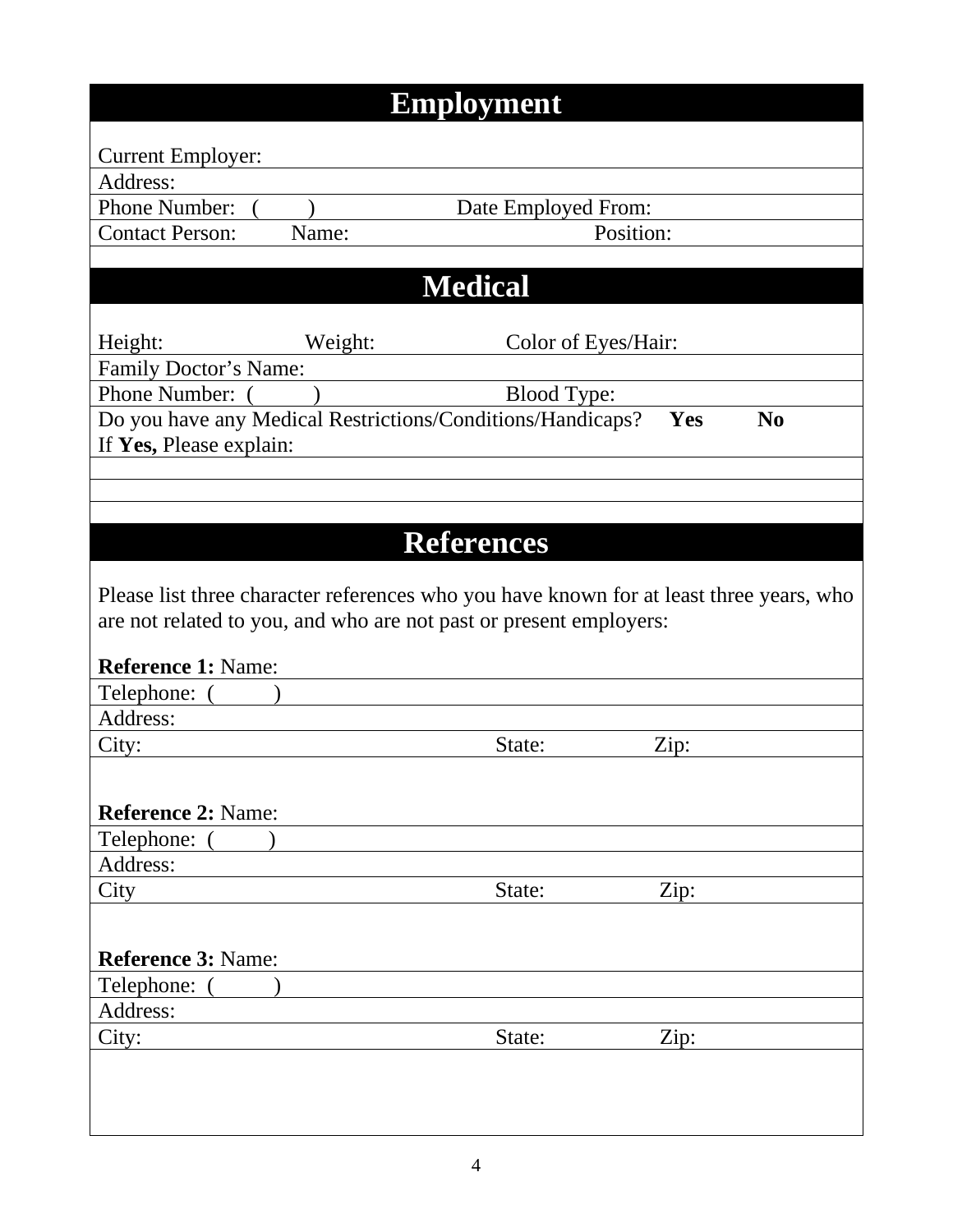## **Acknowledgement**

I certify that the information I have given on this application is true, complete and correct. I understand that any false information or the omission of information may be sufficient reason for denial of membership or termination of membership if I become a member. I recognize that completion of this application does not imply acceptance and does not obligate Trucksville Volunteer Fire & Rescue Association (TVFRA) to elect me as a member. If accepted for membership I agree to abide by all rules, regulation, and policies established by TVFRA or its officers. I understand that, if accepted as a member, my membership is voluntary and may be terminated in accordance with the provisions of the TVFRA bylaws, policies and procedures. This application is not an agreement or a contract for employment.

I hereby authorize TVFRA to make any investigation deemed necessary in connection with my application for membership, including a criminal history check, driving history check, child abuse clearance and other such inquiries. I release TVFR and all informants from all liability resulting from such inquiries.

| Applicants Signature: |  |
|-----------------------|--|

Printed Name:

Signature of Parent or Legal Guardian: *(Required if applicant is under 18 years of age)*